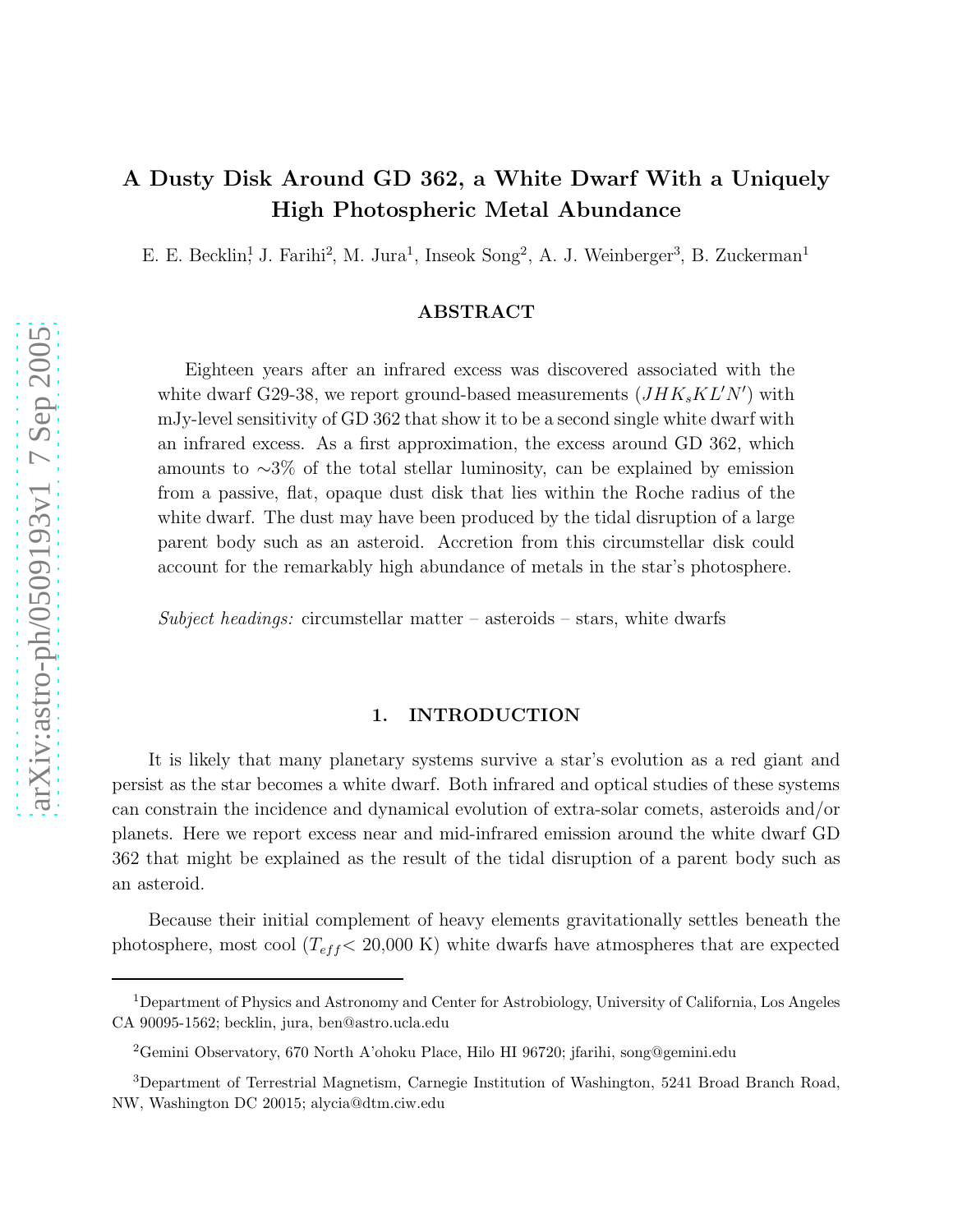to be either essentially pure hydrogen or pure helium. However, ∼25% of cool DA (hydrogenrich) white dwarfs display at least some measurable calcium in their photospheres (Zuckerman et al. 2003). Since the dwell times for atmospheric calcium in 0.6  $M_{\odot}$  and 1.0 M<sub>☉</sub> hydrogen-rich white dwarfs with  $T_{eff} = 10000$  K are only ~600 years and ~40 years, respectively, (Paquette et al. 1986), it is likely that these DAZ stars currently are accreting.

The source of the accreting material onto single white dwarfs is not known. One possible source is interstellar matter (Dupuis et al. 1993). However, interstellar calcium is largely contained within grains and thus the amount that is accreted may be small (see Alcock and Illarionov 1980), especially from the low density interstellar medium of the Local Bubble. Furthermore, in the case of Bondi-Hoyle accretion, a correlation would be expected between photospheric metals and white dwarf kinematics, yet none has been found (Zuckerman et al. 2003). An alternate possibility is that white dwarfs accrete circumstellar instead of interstellar matter (Aannestad et al. 1993). One such scenario is that comets directly impact the photosphere of the white dwarf (Alcock et al. 1986).

Because their outer convective envelopes are thin, metal accretion rates as low as  $10^6$  g  $s^{-1}$  can account for the abundances of heavy elements in some white dwarfs (see Paquette et al. 1986 and Zuckerman et al. 2003). The zodiacal light in the Solar System is explained by dust production from the erosion of comets and asteroids with a rate of  $3 \times 10^6$  g s<sup>-1</sup> (Fixsen & Dwek 2002) and analogous circumstellar dust debris produced by the destruction of parent bodies is common around main sequence stars (Zuckerman 2001). It is plausible that grinding of parent bodies into dust may be on-going around white dwarfs. Because these stars have both low luminosities and low wind-outflow rates, any orbiting, ground-up dust ultimately can accrete onto its host star and pollute the photosphere.

With  $\text{[Ca]/[H]} = 1.2 \times 10^{-7}$ , G29-38 has the second greatest atmospheric calcium abundance in the survey of ∼100 white dwarfs by Zuckerman et al. (2003), and, to date, despite a large amount of effort it has been the only single white dwarf with a known infrared excess (Zuckerman & Becklin 1987, Farihi et al. 2005). Even observations with the Infrared Space Observatory failed to discover any more infrared excesses around white dwarfs (Chary et al. 1999). A plausible explanation for the excess around G29-38 is that an asteroid strayed within the tidal radius of the star, broke apart and a cascade of self-collisions formed a dust disk that is now accreting onto the star (Jura 2003). Recently, Gianninas et al. (2004) found that the massive white dwarf GD 362 exhibits [Ca]/[H] =  $6 \times 10^{-6}$  which, remarkably, is even higher than the Solar abundance of  $2 \times 10^{-6}$ . GD 362 has the highest known photospheric calcium abundance of any white dwarf with  $T_{eff}$  < 25000 K (Zuckerman et al. 2003, Koester et al. 2005). Because of the great advances in infrared instrumention at the Gemini North telescope, it is now possible to achieve  $\sim$  mJy-level sensitivity at mid-infrared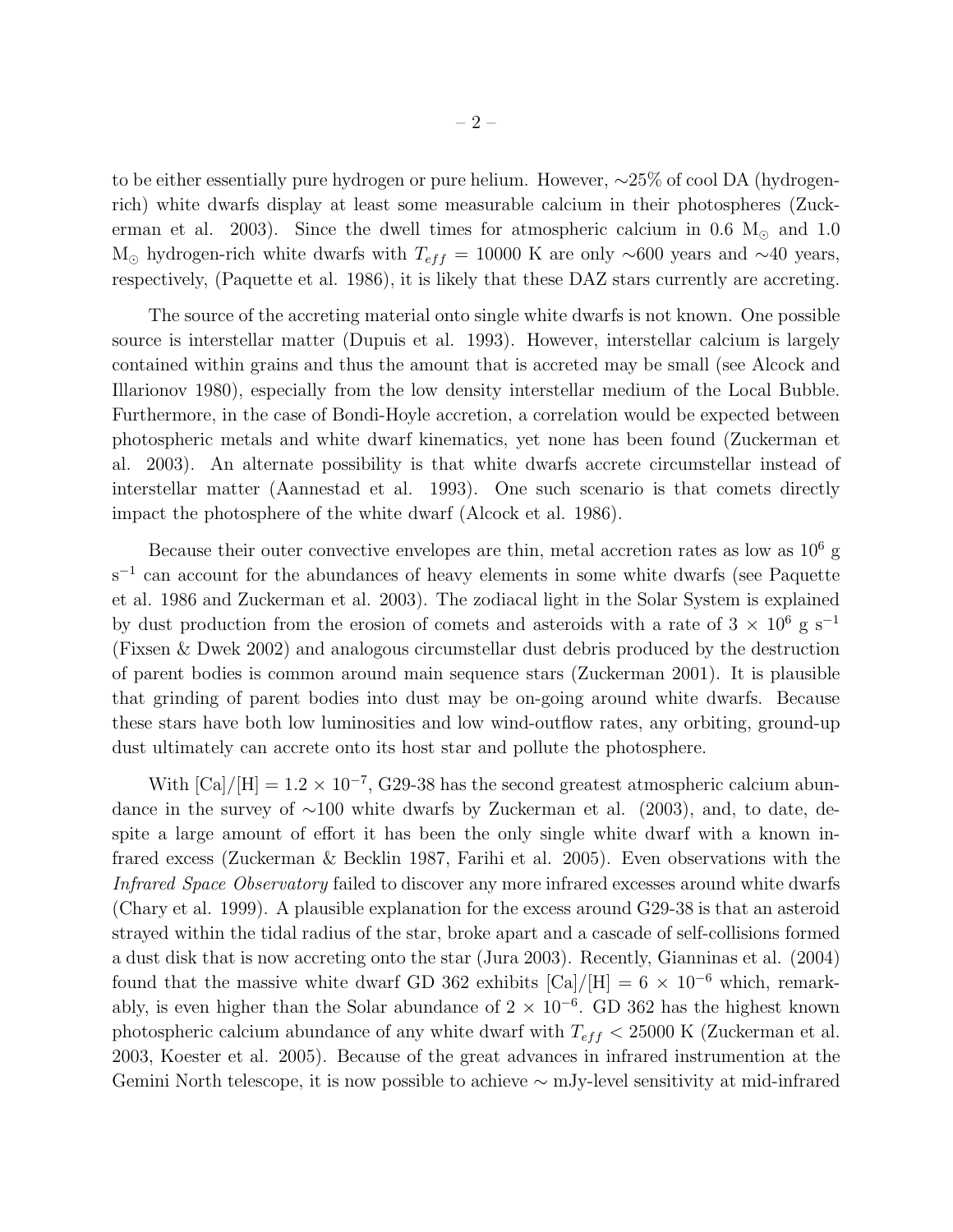wavelengths. Here we report ground-based detections of GD 362 that show it possesses an infrared excess that is probably produced by circumstellar dust. Our result strengthens the argument that photospheric metals in white dwarfs result from the accretion of circumstellar matter.

#### 2. OBSERVATIONS

We have obtained ground-based observations of GD 362 in three separate observing runs.

On 2005 May 19 and 21 (UT), we observed with an  $N'$  (11.3  $\mu$ m) filter in the MICHELLE (Glasse et al. 1997) instrument at the Gemini North telescope. Data were obtained in a beam-switching chop-nod mode with a secondary mirror chop throw of 15′′ at 4.2 Hz. The total usable on-source integration time was 2587 s. The total flux uncertainty was calculated by summing in quadrature the measurement (0.24 mJy) and calibration (0.1 mJy) uncertainties. The calibration uncertainty was derived from the scatter in the five measurements of the standard star HD 158899 combined with an estimate of the noise from structure due to imperfect background substraction. Because both science and standard stars were observed within a narrow range of airmass, 1.0 to 1.3, we did not correct for airmass. The N′ image of GD 362 is shown in Figure 1 and the flux is listed in Table 1.

Images of GD 362 were taken at H and  $K_s$  bands with the PANIC instrument (Martini et al. 2004) on the Magellan I telescope 2005 June 17 (UT). The night was partly cloudy, the seeing was a rather poor ∼0. At  $K_s$  and  $H$ , a total of 550s and 225s of integration time was collected, respectively. Data reduction proceeded in the usual way of combining the dithered observations to make source-free sky frames, linearizing the data, sky-subtracting each image, flat-fielding with a sky flat, correcting bad pixels by interpolation, distortion correcting the images, and shifting and adding the dither positions together. Aperture photometry was performed on the white dwarf and on two bright stars in the field of view  $(2MASS 17313587 + 3705357$  and  $2MASS 17313555 + 3704541)$  with  $S/N > 10$  detections at H and  $K_s$  in the 2MASS catalog. The resulting magnitudes of GD 362 are listed in Table 1 where the stated uncertainties combine the statistical photometric uncertainty with the calibration uncertainty.

On 2005 June 25 (UT)  $JHKL'$  images of GD 362 were obtained with the Gemini North telescope using the Near-Infrared Imager, NIRI (Hodapp et al. 2003). At all wavelengths, images were takin in a four-point dither pattern for total integration times of 80, 100, 120 and 1880 s at  $J, H, K$  and  $L'$ , respectively. Reduction of the  $JHK$  data included sky subtracting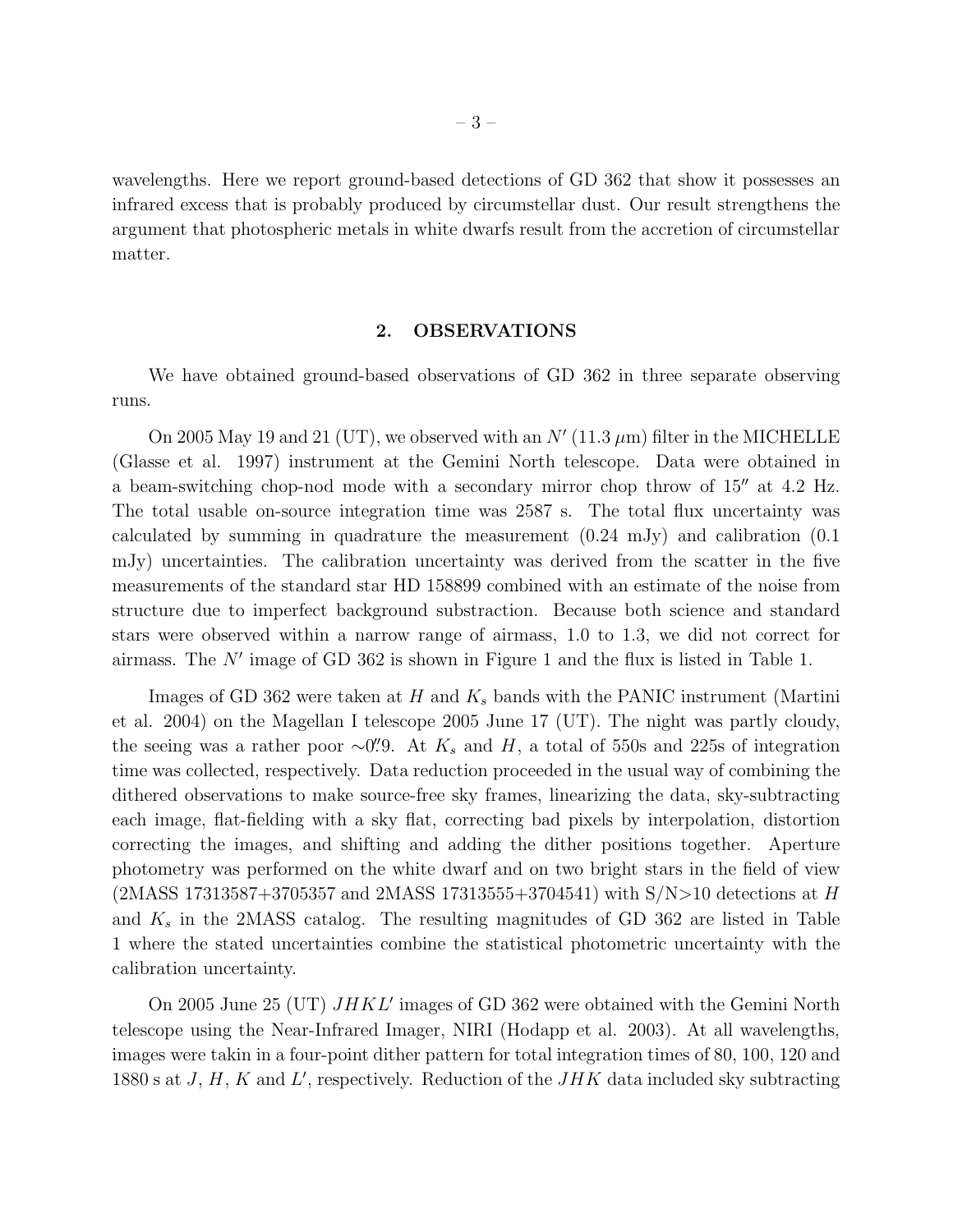each raw frame by the median of all four images, flat fielding, image registration, and finally averaging. Aperture photometry was performed on both GD 362 and the standard FS 146 (Hawarden et al. 2001) yielding S/N > 100 in all bandpasses and ∼ 3% uncertainties. The  $L'$  image reductions proceeded similarly to the  $JHK$  reductions for the standard FS 147 (Leggett et al. 2003). However, the  $L'$  image reductions for GD 362 were more complicated since the target was not visible in any single frame. After shifting by the telecope coordinates and coadding, GD 362 appeared in the final image with a  $S/N \sim 3-5$ . The dominant source of uncertainty is structure in the "sky" from poor background cancellation. Aperture photometry was performed on GD 362 and FS 147. Results are shown in Table 1 where we use the flux calibration of magnitudes given by Tokunaga (2000).

We compute the expected photospheric flux from the star,  $F_*$ , from the simple blackbody expression:

$$
F_* = \pi \left(\frac{R_*}{D_*}\right)^2 B_{\nu}(T_{eff}) \tag{1}
$$

According to Bergeron et al. (1995) and Rohrmann (2001), the atmospheres of hydrogen-rich white dwarfs in the temperature and wavelength range of interest here can be well reproduced by simple black bodies. Gianninas et al. (2004) estimate that the distance to GD 362 is somewhere between 22 and 26 pc. We adopt  $D_* = 25$  pc in order to best reproduce the J band data by purely photospheric emission for a star with  $T_{eff} = 9740$  and  $R_* = 3.5 \times 10^8$ cm, derived from the mass and gravity given by Gianninas et al. (2004). The total fluxes with the photospheric and excess contributions are listed in Table 1 and displayed in Figure 2.

Although our wavelength coverage is incomplete, we find that the observed integrated flux of the infrared excess is ∼3% of the total flux received from the star. This result substantially constrains any model for the dust emission.

#### 3. MODEL FOR THE DUST DISTRIBUTION AND EMISSION

We now consider models to account for the infrared excess around GD 362. From the radius and effective temperature given above, the total luminosity of GD 362 is 2.0  $\times$  10<sup>-4</sup> L<sub>⊙</sub>. Thus the process producing the infrared excess has a luminosity of  $6 \times 10^{-6}$  L<sub>☉</sub>. If the excess is emitted by a companion, this secondary object must be substellar.

The evolutionary lifetime to the tip of the Asymptotic Giant Branch of the  $\sim 7 \text{ M}_{\odot}$ main-sequence progenitor of a 1.2  $M_{\odot}$  white dwarf (Weidemann 2000) is likely to be less than 0.1 Gyr (Girardi et al. 2000), so that the white dwarf cooling age is an excellent proxy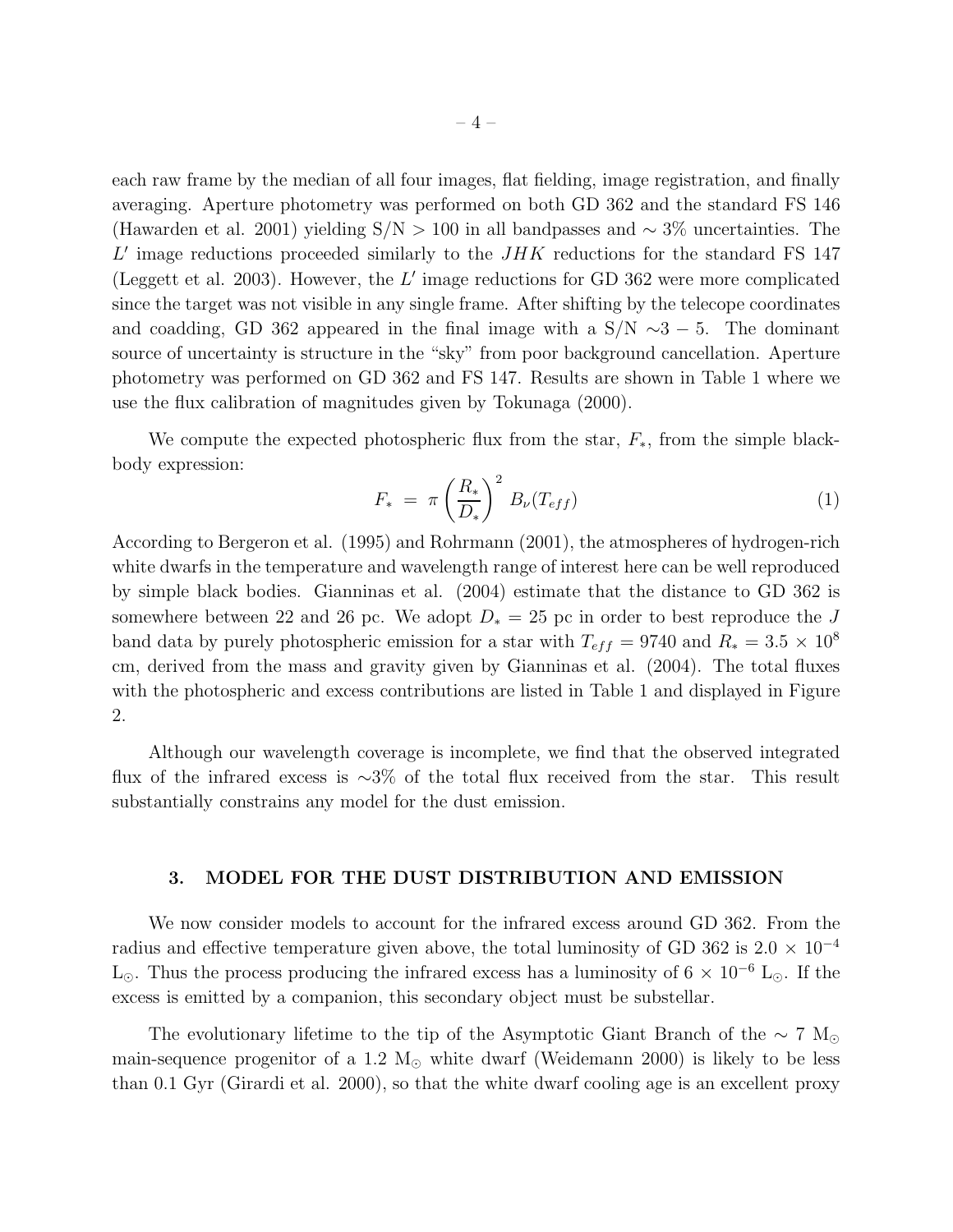for its total age. According to Garcia-Berro et al. (1997), the cooling time of this 1.2  $M_{\odot}$ white dwarf is about 5 Gyr. However, the cooling age of a white dwarf with a luminosity of  $2.0 \times 10^{-4}$  L<sub>⊙</sub> can be as low as  $\sim 2$  Gyr, depending upon the star's mass (Salaris et al. 1997, Hansen 2004). Burrows et al. (1993) show that some brown dwarfs with ages between 2 and 5 Gyr have luminosities near  $10^{-5}$  L<sub>⊙</sub>. Their models also show that such brown dwarfs have radii near  $6 \times 10^9$  cm. The infrared excess around GD 362 can be roughly reproduced by a black body with a color temperature of 600 K. Such an object would require a radius of ∼2  $\times$  10<sup>10</sup> cm, much larger than expected for cooling brown dwarfs. Thus, it is very unlikely that the infrared excess around GD 362 is explained by direct emission from either a stellar or substellar companion.

A plausible model for the star's infrared excess is that circumstellar dust reprocesses 3% of the emitted starlight. To account for this result, we follow Jura (2003) and adopt a simple model of a passive, flat, opaque dust disk orbiting GD 362. The white dwarf's gravity is so strong that a standard estimate of the disk thickness of 1200 K gas orbiting at  $10^{10}$  cm from the star yields a height much less than the radius of the white dwarf. Therefore, the disk is taken as geometrically flat. As a first approximation, the dust at distance R from the star is characterized by a single temperature,  $T$ , given by the expression (see, for example, Chiang & Goldreich 1997):

$$
T \approx \left(\frac{2}{3\pi}\right)^{1/4} \left(\frac{R_*}{R}\right)^{3/4} T_{eff} \tag{2}
$$

With this temperature profile, the predicted flux,  $F_d$ , from the disk at the Earth, is (Jura 2003):

$$
F_d \approx 12 \pi^{1/3} \left(\frac{R_*^2 \cos i}{D_*^2}\right) \left(\frac{2 k_B T_{eff}}{3 h\nu}\right)^{8/3} \left(\frac{h\nu^3}{c^2}\right) \int_{x_{in}}^{x_{out}} \frac{x^{5/3}}{e^x - 1} dx
$$
 (3)

In equation (3), we define  $x_{in} = h\nu/kT_{in}$  and  $x_{out} = \infty$ , corresponding to an outer temperature near 0 K or, equivalently, an infinitely extended disk. Our model is insensitive to this outer boundary temperature because cool dust does not emit appreciably in the infrared bands for which we have data. With longer wavelength observations, we could constrain the outer structure of the circumstellar dust. We adopt an inner dust temperature of 1200 K, approximately where refractory silicate dust rapidly sublimates. We find that  $T = 1200$  K occurs at  $R = 9.7 R_*$  or  $3.4 \times 10^9$  cm. We assume that the disk is face-on so that cos  $i = 1$ .

We display in Figure 2 the comparison between the data for the infrared excess and the model. Given the simplicity of the model and that the only unconstrained parameter is the inclination of the disk, the approximate agreement with the data is sufficiently close that our model is viable. However, the model fails somewhat at  $L'$  and by about a factor of 2 to account for the observed  $N'$  flux. One possibility is that the dust around GD 362 has a prominent silicate emission feature as has been found for G29-38 (M. Kuchner and T. von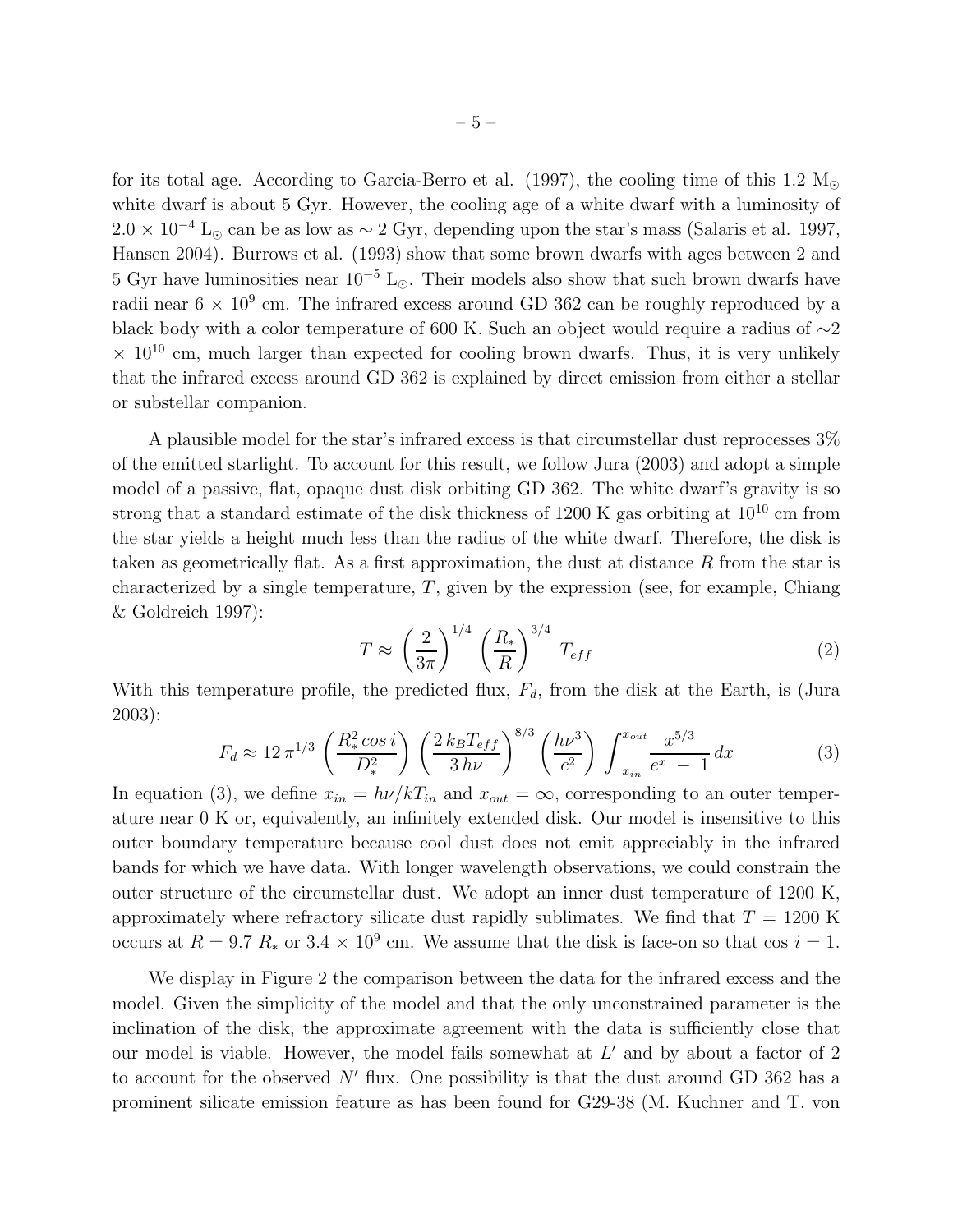Hippel, private communication) and even possibly PAH emission features. Emission lines are produced by an opaque disk if the warmest dust lies on the surface of the disk as can occur for a system heated from above. Another possibility is that the accretion rate onto the white dwarf is sufficiently high that dissipative heating of the disk is important and that the star's luminosity is also enhanced (see below). These effects would lead to more emission from the disk than predicted by our model.

## 4. DISK PARAMETERS

Above, we have shown that the infrared excess around GD 362 can be modeled as a flat, opaque disk. Here, we consider how the disk might have formed.

The amount of mass in this disk need not be very large compared, say, to the mass of a single massive Solar System comet. If the disk extends to  $\sim 10^{10}$  cm, then its total area may be  $\sim 3 \times 10^{20}$  cm<sup>2</sup>. In order for the disk to be opaque even at 10  $\mu$ m, the mass column of dust needs to be at least  $10^{-3}$  g cm<sup>-2</sup> (Ossenkopf et al. 1992). Thus the mass of the disk is greater or equal to  $\sim 3 \times 10^{17}$  g. However, since the disk is opaque, we can only place a lower bound on its mass; it could be orders of magnitude greater than this minimum.

It is likely that dust in the disk around GD 362 accretes onto the star and accounts for the metals in its photosphere. The required rate of accretion,  $\dot{M}_{ac}$  is uncertain because suitable models have not been published for white dwarfs as massive as  $1.2 M_{\odot}$ . Extrapolation of the published models by Paquette et al. (1986) for stars with  $T_{eff} = 10000 \text{ K}$  and 0.2 M<sub>☉</sub>, 0.6  $M_{\odot}$  and 1.0  $M_{\odot}$  suggests that in order to produce the observed essentially solar calcium abundance, then  $\dot{M}_{ac}$  onto GD 362 may be ~10<sup>11</sup> g s<sup>-1</sup>.

The inferred accretion rate onto GD 362 is sufficiently high that it could appreciably contribute to the star's luminosity. The total accretion luminosity,  $L_{ac}$ , is given by

$$
L_{ac} = \frac{GM_{*}\dot{M}_{ac}}{R_{*}}\tag{4}
$$

Thus, if GD 362 only accretes metals from grains, then  $L_{ac} = 1 \times 10^{-5}$  L<sub>☉</sub>, about 5% of the star's bolometric luminosity. If, however, the star also accretes gas with 100 times the mass of the heavy metals, then the total luminosity from accretion would exceed the bolometric luminosity of the star by a factor of 5. It seems unlikely that GD 362 is accreting from the gas-rich interstellar medium.

Following the discussion in Davidsson (1999), we note that any asteroid that passed  $\leq 10^{11}$  cm from GD 362 would venture within the Roche radius and be tidally disrupted.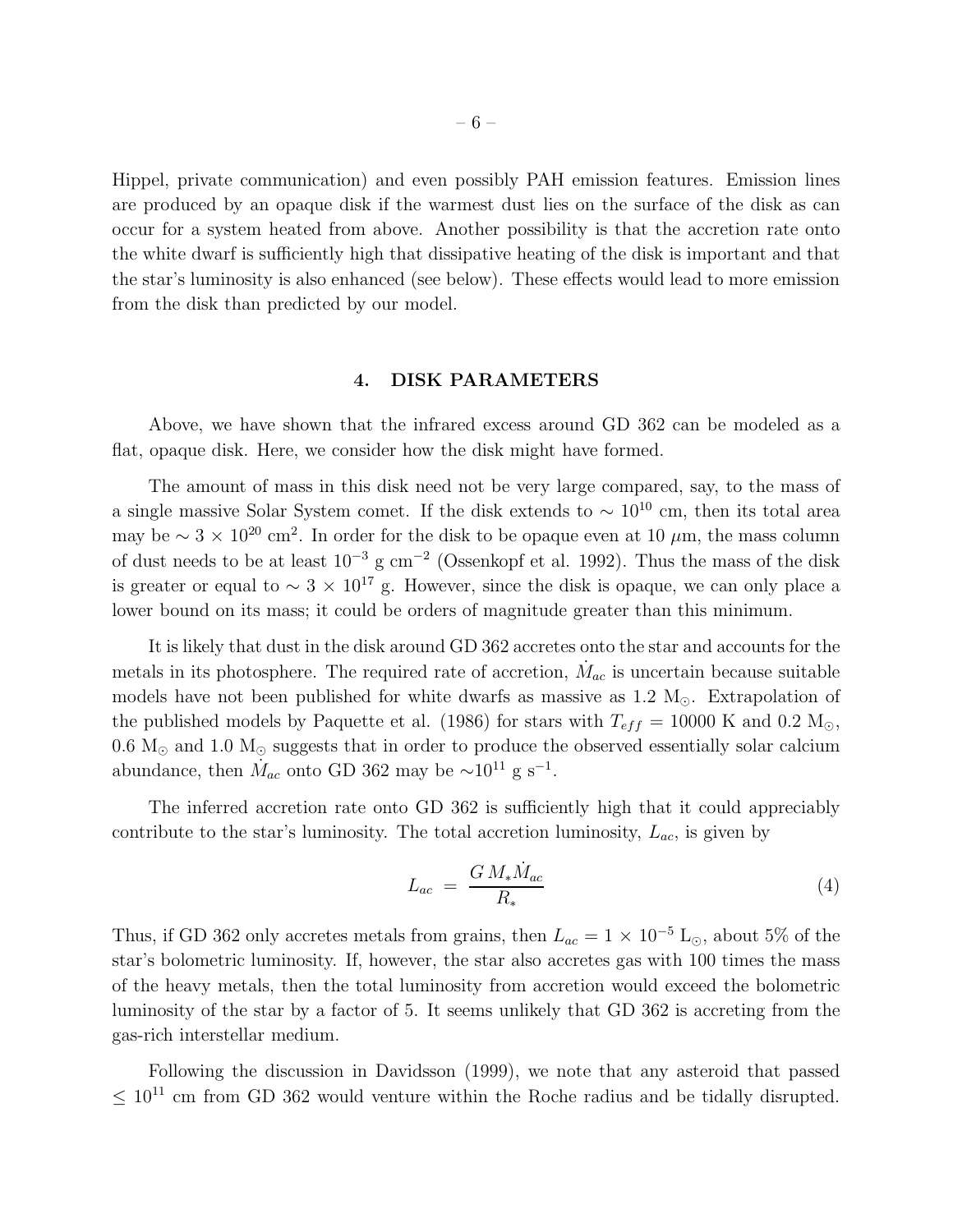The debris from this event could eventually form a disk, an event analogous to scenarios for the formation of the rings around Saturn and other planets in our Solar System (see, for example, Dones 1991). Debes & Sigurdsson (2002) have described how the orbits of planets and asteroids are rearranged and become unstable when a star loses mass and becomes a white dwarf. It is possible that this picture may explain why an asteroid or planet could venture so near GD 362. However, with a cooling age of 5 Gyr, by now, the system should have achieved dynamic stability and the probability may be very low that an asteroid or planet recently had its orbit dramatically altered. Since GD 362 is accreting  $\sim 10^{11}$  g s<sup>-1</sup> and it has a cooling age of  $5 \times 10^9$  yr, then either the hypothetical disrupted parent body had a mass of ∼ 2  $M_{\oplus}$  or the current disk has a lifetime appreciably less than the cooling age of the white dwarf.

## 5. CONCLUSIONS

GD 362 is a second white dwarf to be found to have an infrared excess that amounts to about 3% of its bolometric luminosity. This excess emission can be approximately explained as an opaque disk of refractory dust with an inner temperature of 1200 K. The circumstellar disk lies within the Roche radius of the white dwarf; the dust might arise from the tidal disruption of some larger parent body. Accretion from the dust disk probably accounts for the star's very large photospheric abundance of calcium.

Telescope time used for this project was awarded by both the University of California (PI Becklin) and NASA Keck (PI Weinberger) time allocation committees and traded for time on Gemini. The L'-band data were taken with Gemini Director's Discretionary time. Our results are in part based on observations obtained at the Gemini Observatory, which is operated by the Association of Universities for Research in Astronomy, Inc., under a cooperative agreement with the NSF on behalf of the Gemini partnership: the National Science Foundation (United States), the Particle Physics and Astronomy Research Council (United Kingdom), the National Research Council (Canada), CONICYT (Chile), the Australian Research Council (Australia), CNPq (Brazil) and CONICET (Argentina). We thank Scott Fisher and Tom Geballe for their help obtaining the MICHELLE data. This work has been partly supported by NASA.

#### REFERENCES

Aannestad, P. A., Kenyon, S. J., Hammond, G. L. & Sion, E. M. 1993, AJ, 105, 1033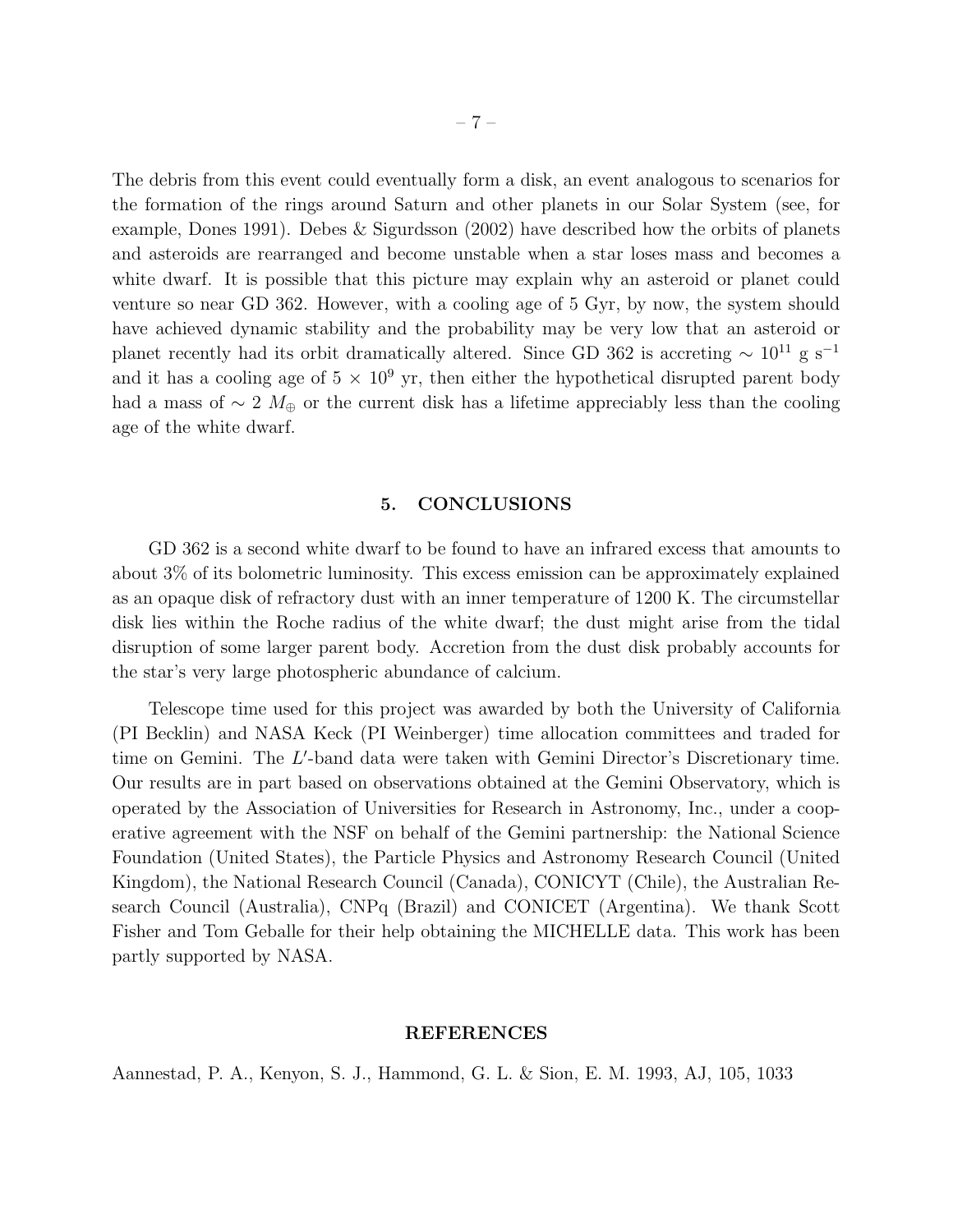- Alcock, C., Fristrom, C. C. & Siegelman, R. 1986, ApJ, 302, 462
- Alcock, C. & Illarionov, A. 1980, ApJ, 235, 541
- Bergeron, P., Wesemael, F. & Beauchamp, A. 1995, PASP, 107, 1047
- Burrows, A., Hubbard, W. B., Saumon, D. & Lunine, J. I. 1993, ApJ, 406, 158
- Chary, R., Zuckerman, B. & Becklin, E. E. 1999, in The Universe as seen by ISO, eds. P. Cox & M. F. Kessler, ESA-SP 427, 289
- Chiang, E. I. & Goldreich, P. 1997, ApJ, 490, 368
- Davidsson, B. J. R. 1999, Icarus, 142, 525
- Debes, J. H. & Sigurdsson, S. 2002, ApJ, 572, 556
- Dones, L. 1991, Icarus, 92, 194
- Dupuis, J., Fontaine, G. & Wesemael, F. 1993, ApJS, 87, 345
- Farihi, J., Becklin, E. E. & Zuckerman, B. 2005, ApJS, in press
- Fixsen, D. J. & Dwek, E. 2002, ApJ, 578, 1009
- Garcia-Berro, E., Isern, J., & Hernanz, M. 1997, MNRAS, 289, 973
- Gianninas, A., Dufour, P. & Bergeron, P. 2004, ApJ, 617, L5
- Girardi, L., Bressan, A., Bertelli, G. & Chiosi, C. 2000, A&AS, 141, 371
- Glasse, A. C., Atad-Ettedgui, E. I., & Harris, J. W. 1997, SPIE 2871, 1197
- Hansen, B. 2004, Phys. Rept. 399, 1
- Hawarden, T. G., Leggett, S. K., Letawsky, M. B., Ballantyne, D. R., & Casali, M. M. 2001, MNRAS, 325, 563
- Hodapp, K. W. et al. 2003 PASP, 115, 1388
- Jura, M. 2003, ApJ, 584, L91
- Koester, D., Provencal, J. & Shipman, H. L. 1997, A&A, 320, L57
- Koester, D., Rollenhagen, K., Napiwotzki,R., Voss, B., Christlieb, N., Homeier, D. & Reimers, D. 2005, A&A, 432, 1025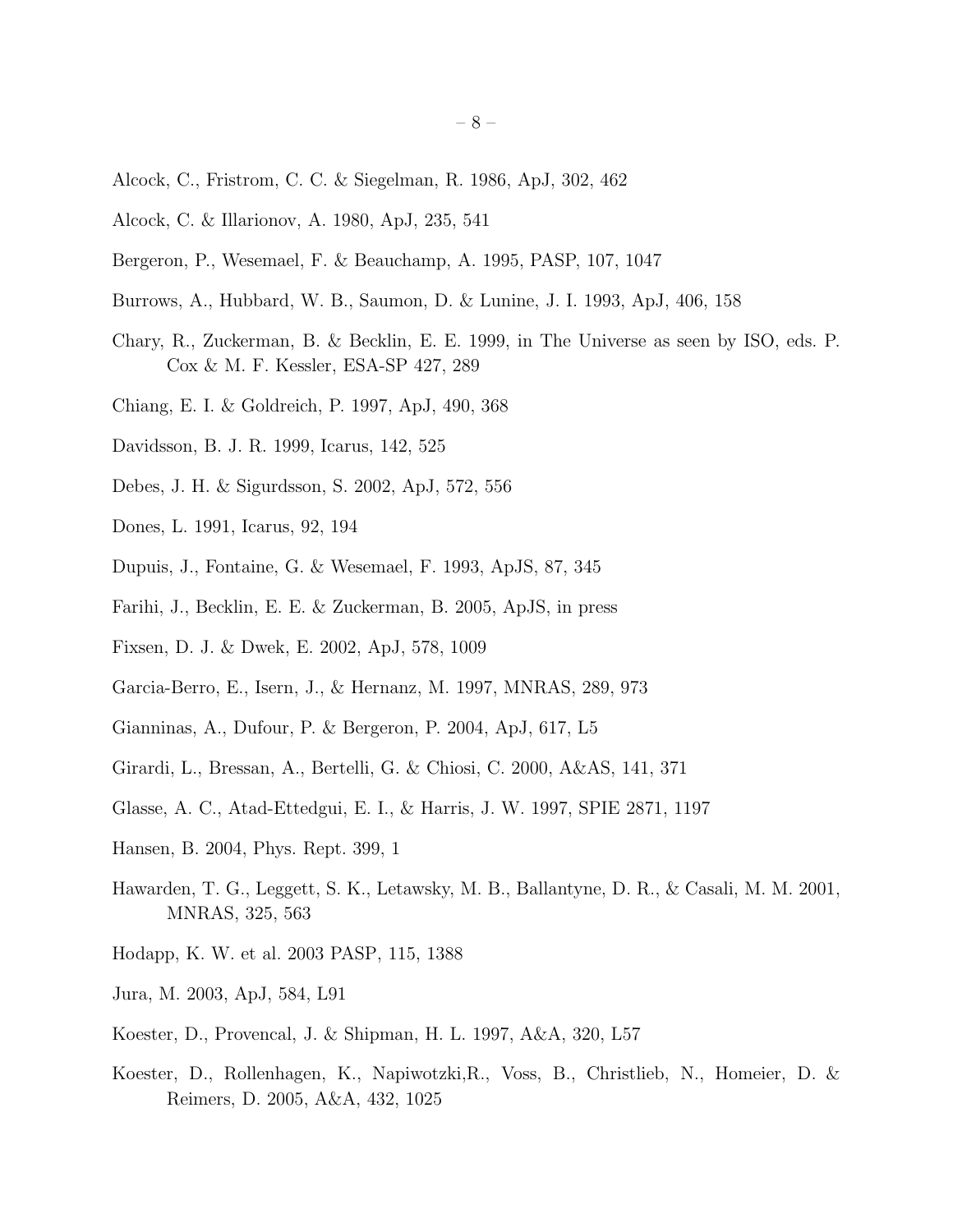- Leggett, S. K. et al. 2003, MNRAS, 345, 144
- Martini, P., Persson, S.E. Murphy, D.C., Birk, C., Shectman, S.A., Gunnels, S.M., and Koch, E. 2004, Proc. SPIE, 5492, 1653
- Ossenkopf, V., Henning, Th. & Mathis, J. S. 1992, A&A, 261, 567
- Paquette, C., Pelletier, C., Fontaine, G. & Michaud, G. 1986, ApJS, 61, 197
- Rohrmann, R. D. 2001, A&A, 323, 699
- Salaris, M., Dominguez, I, Garcia-Berro, E., Hernanz, M., Isern, J. & Mochkovitch, R. 1997, ApJ, 486, 413.
- Tokunaga, A. T. 2000 in Allen's Astrophysical Quantities, ed. A. N. Cox (New York: Springer), 143
- Weidemann, V. 2000, A&A, 363, 647
- Zuckerman, B. 2001, ARA&A, 39, 549
- Zuckerman, B. & Becklin, E. E. 1987, Nature, 330, 138
- Zuckerman, B., Koester, D., Reid, I. N. & Hunsch, M. 2003, ApJ, 596, 477

This preprint was prepared with the AAS IATEX macros v5.2.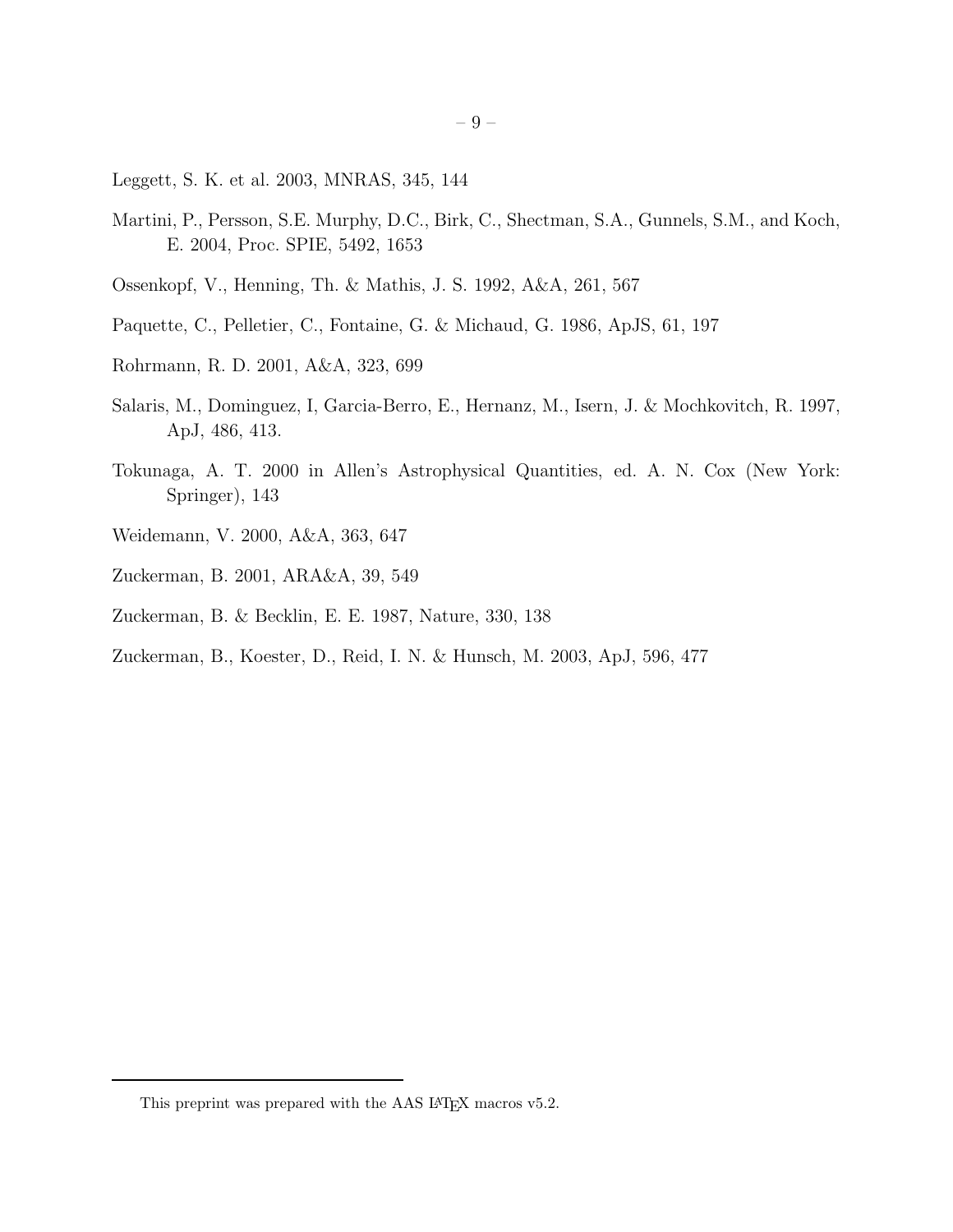|                                     | m                | $F_{obs}$        | $F_*$ | $F_{ex}$ |
|-------------------------------------|------------------|------------------|-------|----------|
| $(\mu m)$                           | (mag)            | (mJy)            |       |          |
| $1.22^a$ ( <i>J</i> )               | $16.09 \pm 0.03$ | $0.60 \pm 0.020$ | 0.60  | 0.00     |
| $1.22^b$ ( <i>J</i> )               | $16.16 \pm 0.09$ |                  |       |          |
| $1.65^a$ ( <i>H</i> )               | $15.99 \pm 0.03$ | $0.42 \pm 0.01$  | 0.39  | 0.03     |
| $1.65^c$ ( <i>H</i> )               | $15.95 \pm 0.06$ |                  |       |          |
| 2.16 <sup>c</sup> $(K_s)$           | $15.85 \pm 0.06$ |                  |       |          |
| $2.18^a$ (K)                        | $15.86 \pm 0.03$ | $0.30 \pm 0.01$  | 0.26  | 0.04     |
| 3.76 <sup><math>a</math></sup> (L') | $14.2 \pm 0.3$   | $0.52 \pm 0.13$  | 0.10  | 0.42     |
| $11.3^a$ $(N')$                     |                  | $1.4 \pm 0.3$    | 0.01  | 1.4      |

TABLE 1 – INFRARED DATA

 $F_{obs}$  is the observed flux plotted as points in Figure 2.  $\emph{^a}$  measured at Gemini North telescope, <sup>b</sup>taken from the 2MASS catalog, <sup>c</sup>measured at Magellan I telescope. Since they are only upper limits, we do not list the 2MASS fluxes for  $H$  and  $K$ .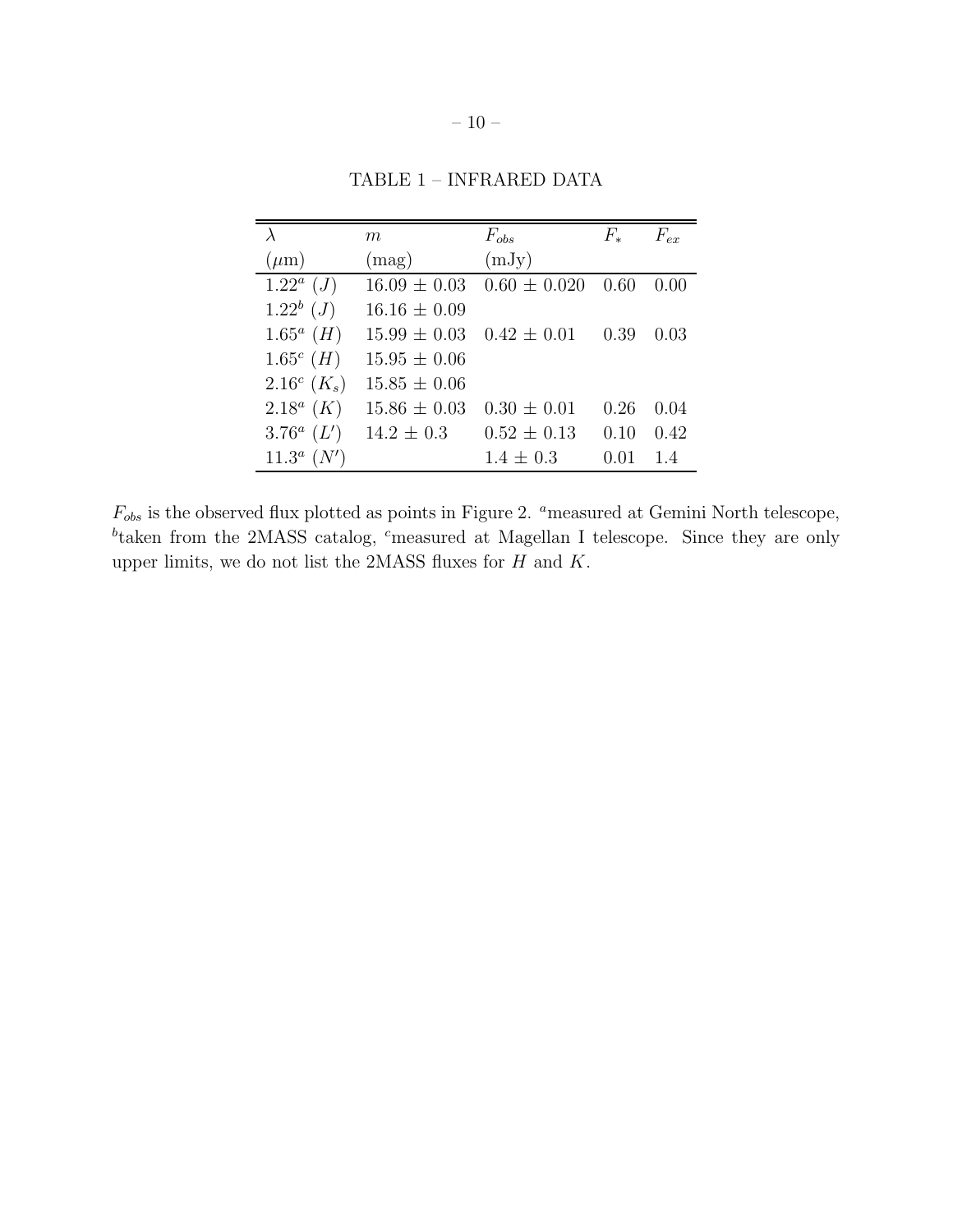

Fig. 1.— The unresolved MICHELLE  $N'$  image of GD 362 which was smoothed by convolution with a Gaussian for display purposes. The small amount of flux to the NE of GD 362 is consistent with the level of noise in the image and does not significantly affect the aperture photometry.